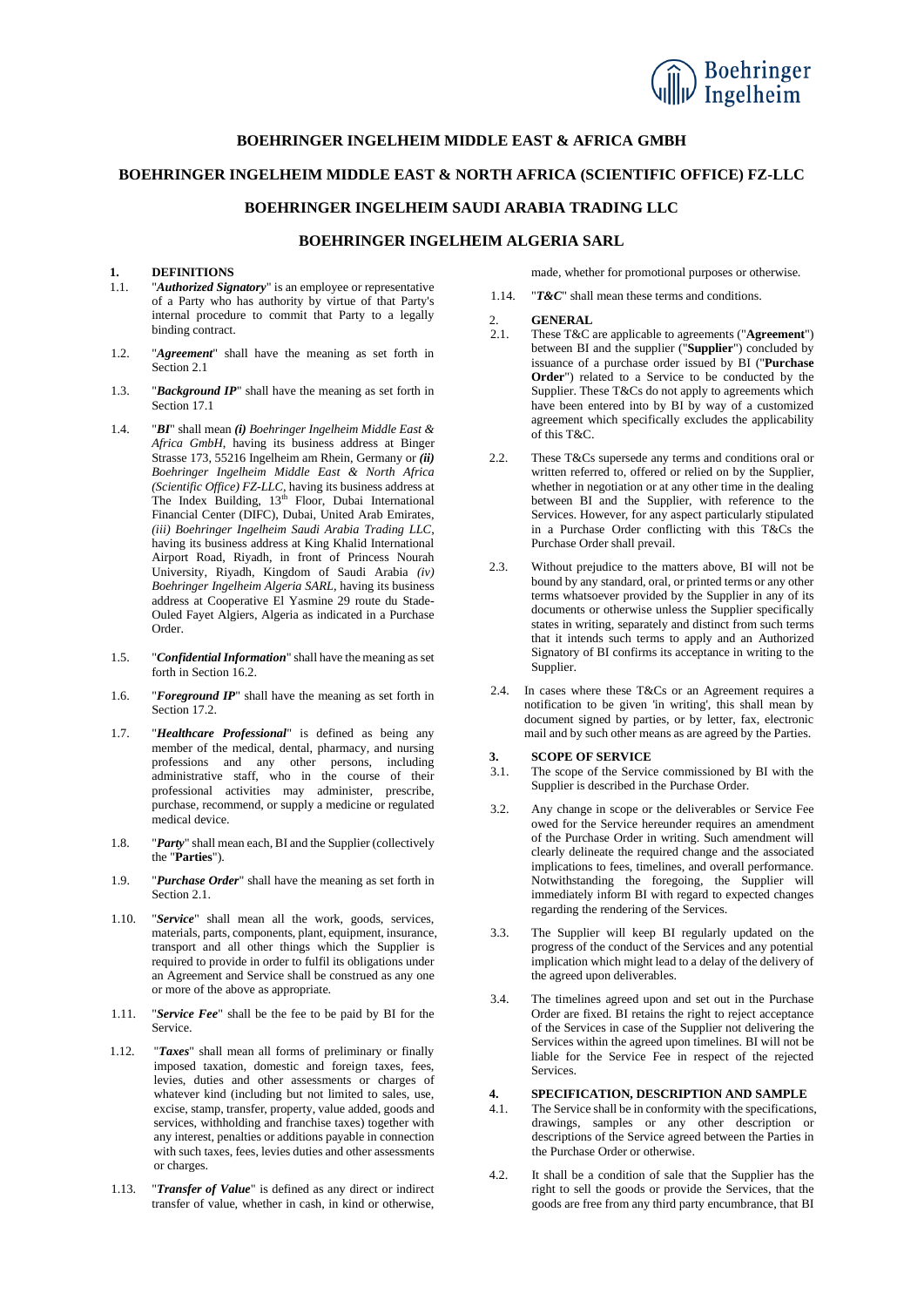

shall enjoy quiet possession of the goods, that the Services do not infringe on the intellectual property of any third party and, without affecting the generality of the foregoing, that BI shall have the right to use the goods for any purpose of which the Supplier is, or should be reasonably aware without interference from any third party on the grounds of infringement of any rights.

# <span id="page-1-2"></span>**5. PROVISIONS AND QUALITY OF SERVICE**<br>5.1. To the extent that the Service comprises goods, the

- To the extent that the Service comprises goods, they shall be of merchantable quality and free from defects in material or workmanship.
- 5.2. The Supplier will provide the Service to BI in accordance with all applicable laws, regulations, orders, governmental requirements and industry guidelines.
- 5.3. The Supplier warrants to BI that it has sufficient resources, staff, experience and expertise to provide the Service to the required standard and that it will take all proper and reasonable care and will be diligent in performing its obligations under an Agreement.
- 5.4. BI may at all reasonable times during manufacture, inspect on the Supplier's premises, the manufacture and workmanship of all goods to be supplied by the Supplier, and, if any item is being manufactured on other premises, the Supplier shall obtain for BI permission to inspect and shall give to BI reasonable notice of the dates on and the place which the goods will be ready for testing and shall, at the Supplier's own cost give BI all assistance (by supply of labour, materials and power or otherwise) as may be reasonably necessary to carry out the inspection and/or testing effectively. Such inspection or testing shall not relieve the Supplier from his obligations under an Agreement.
- 5.5. No change shall be made to the method of manufacture or ingredients used, compared with agreed material without giving prior written notice to BI, and without obtaining BI's prior written approval.

# **6. CHANGE OF PERSONNEL**<br>**6.1.** The Supplier is responsible for

- The Supplier is responsible for maintaining reasonable continuity in personnel providing the Service on its behalf, but reserves the right to make changes from time to time. Where substitution of personnel occurs:
	- 6.1.1. no additional charge will be made for any handover period, and the Supplier remains responsible for Services performed by any individual on its behalf;
	- 6.1.2. where the Supplier's charges are on a time and materials basis, it is the Supplier's responsibility to ensure that the relevant skills and experience of any replacement personnel remain commensurate with the fee rates charged;
	- 6.1.3. the terms of an Agreement and in particular (but not limited to) the Service Fee and timetable of the project, will remain unchanged, unless otherwise agreed by the Parties in writing;
	- 6.1.4. the Supplier shall ensure that any substitute personnel shall have the necessary qualifications and experience to fulfil the obligations pursuant to an Agreement; and
	- 6.1.5. the Supplier acknowledges that BI has the right to refuse to accept the substitute personnel in the event of non-compliance with this clause.
- 6.2. In the event that the Supplier cannot provide either the original personnel or acceptable substitute personnel, BI is entitled to terminate an Agreement immediately by notice in writing to the Supplier.

# **7. DELIVERY**

As appropriate, the Service must be delivered carriage

paid to such destination as BI may direct in the Purchase Order. Where applicable, delivery shall be subject to any special conditions or requirements agreed between the Parties.

7.2. BI may postpone delivery by informing the Supplier at any time before delivery.

#### **8. TIME**

The date of completion of the Service shall be agreed in writing between BI and the Supplier or where appropriate, specified in BI's Purchase Order. The Supplier shall furnish such programs of manufacture, delivery and completion as BI may reasonably require and the Supplier shall give notice in writing to BI as soon as is practicable if such programs are, or are likely to be, delayed.

#### **9. SERVICE FEE**

- 9.1. The Service Fee shall be a fixed price unless otherwise agreed in writing as between the Parties.
- 9.2. The Service Fee shall not be increased by the Supplier (whether following an increase in the cost of labour or materials or otherwise) unless BI, at its absolute discretion, expressly agrees in writing in advance to such increase.
- 9.3. In addition to the Service Fee, the Supplier may charge BI for agreed expenses providing such expenses are:
	- 9.3.1. reasonably and properly incurred by or on behalf of the Supplier;
	- 9.3.2. invoiced by the Supplier at cost; and
	- 9.3.3. the Supplier obtains BI's written approval before incurring any such costs or expenses. Invoices issued by the Supplier to BI covering reimbursement of expenses must be accompanied by relevant receipts.
- <span id="page-1-1"></span><span id="page-1-0"></span>9.4. Further to the provisions of Section [9.3.3,](#page-1-0) the Supplier agrees to provide and will procure that any third party agency it may work with provides, in the performance of its obligations under these terms, copies of all expenses and pass-through costs related to air travel, local transportation, hotel accommodation, meals, catering and any other travel or hospitality related costs or expenses. The Supplier shall maintain and shall procure that the third parties it works with so maintain all records in accordance with generally acceptable accounting practices.
- 9.5. The Supplier agrees that payment of pass-through costs and expenses submitted for payment without the required information and copies of pass-through costs may be withheld or delayed until the required information has been provided.
- 9.6. The Supplier agrees that for purposes of an Agreement, and its collaboration with BI, that BI will handle all contractual arrangements with Healthcare Professionals. To this end, neither the Supplier nor any of its third party contractors, will contract with any Healthcare Professional for any Transfer of Value without prior alignment with BI.

## **10. TAX**

- 10.1. All payments under or in connection with an Agreement shall be inclusive of any Taxes and each Party shall be responsible for and shall be responsible for its own Taxes assessed by a tax or other authority except as otherwise set forth in this T&C.
- 10.2. All payments due to the terms of this Agreement are expressed to be exclusive of value added tax ("VAT") or similar indirect taxes (e.g. goods and service tax). VAT and similar indirect taxes shall be added to the payments due to the terms if legally applicable.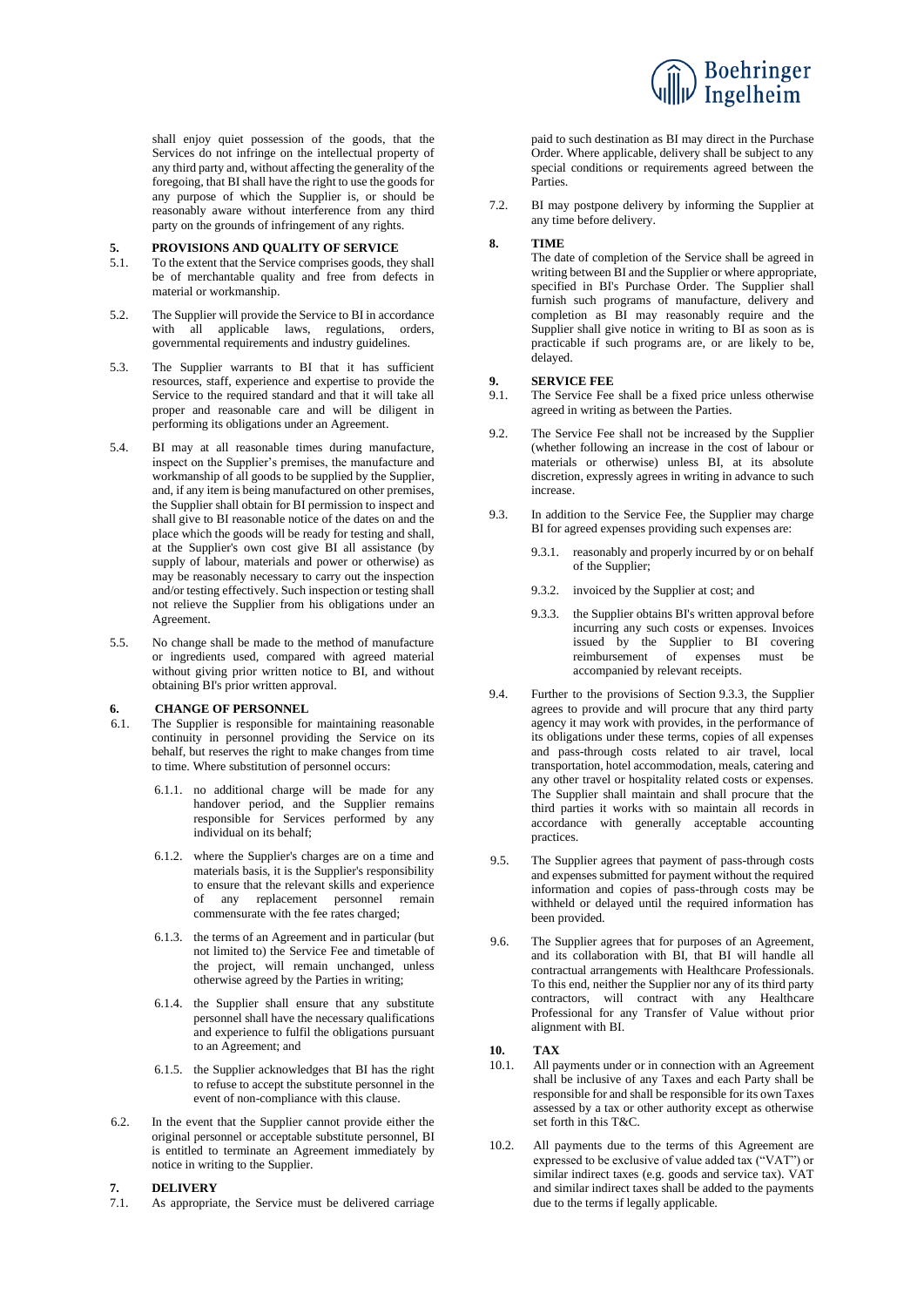

- 10.3. The VAT amounts of invoices received by one Party are not billable to the other Party as far as the first Party has an input VAT deduction, i.e. is able to receive a refund by the competent authority. If VAT is not refundable because of legal restrictions, which are not caused by the first Party, the VAT amounts are billable to the other Party. Prior to the invoicing of the aforementioned billable amounts written approval by the other party is mandatory. Legal restrictions which are caused by the first Party and lead to a non-billable amount shall be the following but not limited to (i) missing of a limitation period or (ii) inaccurate documents in order to receive the input VAT deduction.
- 10.4. If applicable laws or regulations require withholding by one Party of any taxes imposed upon the other Party on account of any royalties and other payments paid under an Agreement to benefit of the other Party, such taxes have to be retained by the first Party as required by local law from such remittable royalty and other payment and shall be paid by the first Party to the proper tax authorities on account of the other Party. Official receipts of payment of any retained local withholding tax shall be secured and sent by the withholding Party to the other Party as evidence of such payment only on the other Parties' request. The Parties shall cooperate and exercise their best efforts to ensure that any withholding taxes are reduced as far as possible under the provisions of any relevant double tax treaty. Withholding taxes retained by the withholding Party and paid to the proper German/local tax authorities as well as a possible refund of retained and paid local withholding taxes from the German/local tax authorities in favor of the other Party are paid in local/German currency (Local currency/EUR). Any effect by currency conversion is benefit or burden of the other Party as taxpayer and are not refundable or taken by the withholding party. For avoidance of doubt, BI does not accept foreign withholding taxes from countries BI is not directly contracted with or does not directly receive payments from.

# **11. PAYMENT PROCEDURE**<br>11.1. Payment for the Service and

- Payment for the Service and agreed expenses shall be made in arrears against an agreed invoice submitted by the Supplier. Payment will be made by BI within ninety (90) days of the date of issue of such invoice.
- 11.2. All invoices must contain the following information:
	- 11.2.1. Name and address of the BI company indicated on the Purchase Order;
	- 11.2.2. Name and address of the Supplier;
	- 11.2.3. the amount due, net of Value Added Tax (VAT) (if applicable);
	- 11.2.4. the amount of VAT payable (if applicable);
	- 11.2.5. the rate of VAT chargeable (if applicable);
	- 11.2.6. any further information required to ensure the invoice is a valid VAT invoice (if applicable);
	- 11.2.7. a valid purchase order number issued by BI;
	- 11.2.8. itemized receipts and copies of pass through costs as set out in Section [9.4,](#page-1-1) and
	- 11.2.9. the name of the Supplier's contact at BI.
- 11.3. BI will be entitled to return any invoice and withhold payment of the Service Fee and/or any other amounts charged by the Supplier to BI until an invoice complying with the requirements of this Section is presented to it.
- 11.4. All payments by BI will be made by electronic funds transfer to the account designated by Supplier on the invoice.

## <span id="page-2-2"></span>12. **REJECTION**<br>12.1 **If any of the Se**

- <span id="page-2-1"></span>If any of the Services do not comply with any term of an Agreement in the reasonable opinion of BI, including quantity, quality or description, or as appropriate with the Purchase Order, BI shall be entitled to (partially) reject those Services at any time after delivery or completion irrespective of whether BI has accepted them or made payment for them.
- 12.2. Any acceptance of such Service by BI shall be without prejudice to any rights that BI may have against the Supplier, including but not limited to those set out in Section [12.3.](#page-2-0)
- <span id="page-2-0"></span>12.3. In the event of rejection of Service under Section [12.1,](#page-2-1) BI may at its absolute discretion:
	- 12.3.1. seek recovery of sums paid to the Supplier in respect of the rejected Service as a debt; or
	- 12.3.2. seek alternative Service from the Service which alternative shall in all respects comply with Sections [4](#page-0-1) an[d 5](#page-1-2) hereof, or
	- 12.3.3. replace the rejected Service with service carried out by another in accordance with an Agreement as near as practicable to the same specifications as circumstances shall permit.
	- 12.3.4. Without prejudice to any other remedy which BI has against the Supplier, any defective parts, materials or workmanship which shall appear within a period of twelve months following acceptance of the Service shall be replaced or made good by the Supplier at his own expense within a reasonable time of written requirement of such by BI.
- 12.4. Nothing in Section[s 12,](#page-2-2) [13](#page-2-3) an[d 14](#page-2-4) shall prejudice the right of BI to enforce any remedy at law which it may have against the Supplier for breach of an Agreement.
- 12.5. BI reserves the right to cancel the Service on account of late delivery.
- <span id="page-2-3"></span>**13. NON-DELIVERY**. If the Supplier does not complete the Service or any part thereof within the time specified in BI's Purchase Order, BI shall be entitled to terminate an Agreement forthwith, complete the Service to the same or similar description to make good such default and recover from the Supplier the amount by which the cost of obtaining such replacement Service exceeds the price which would have been payable to the Supplier in respect of the Service so replaced without prejudice to any other remedy at law.

#### <span id="page-2-4"></span>**14. LIABILITY AND INDEMNITY**

- 14.1. To the fullest extent permissible by law, BI shall not be liable for loss of revenue, business contract, anticipated savings, profits, data or information, damage to property, or any indirect or consequential loss howsoever arising whether from negligence, breach of contract or otherwise.
- 14.2. Nothing in this Agreement shall limit or exclude the liability of BI for:
	- 14.2.1. death or personal injury resulting from negligence; or
	- 14.2.2. fraud or fraudulent misrepresentation; or
	- 14.2.3. any matter which it would be illegal for BI to exclude or attempt to exclude its liability.
- 14.3. The Supplier shall indemnify BI against all liabilities, costs, expenses, damages and losses (including legal fees and expenses) incurred by BI arising out of or in connection with:
	- 14.3.1. any claim made against BI for actual or alleged infringement of a third party's intellectual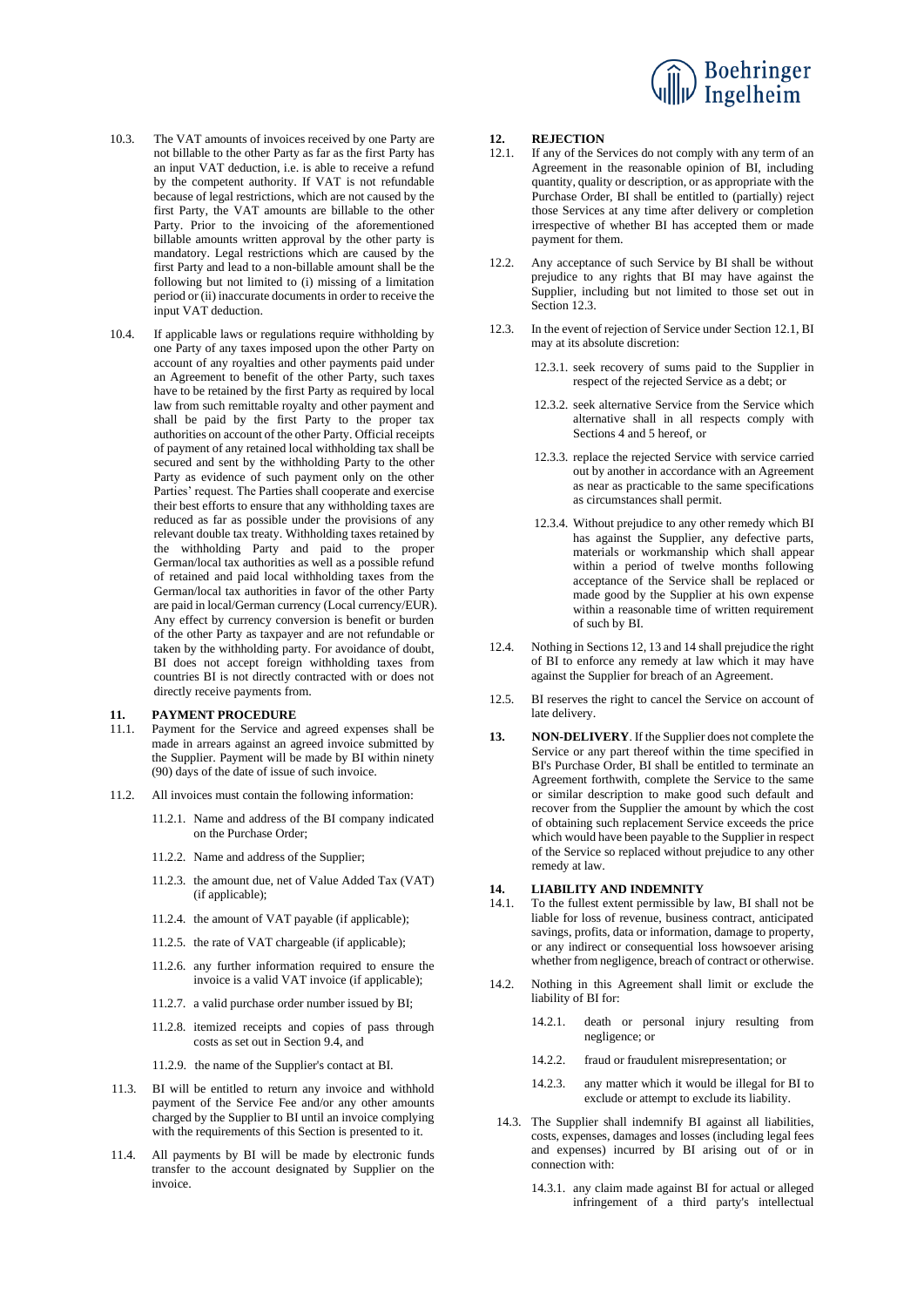

property rights or other rights arising out of, or in connection with, the supply or use of the Service; and

- 14.3.2. any claim made against BI by a third party arising out of, or in connection with, the supply of the Service, to the extent that such claim arises out of the breach, negligent performance or failure or delay in performance of an Agreement by the Supplier, its agents or subcontractors.
- **15. RECORD KEEPING | AUDIT.** As reasonably applicable, the Supplier shall maintain complete and accurate books and records regarding the Supplier's fees and costs, as necessary to allow the accurate calculation of consideration payments due hereunder which shall include invoices received from sub-contractors engaged in the course of rendering the Services. BI shall have the right to engage an independent accounting firm at BI's expense, which shall have the right to examine in confidence the relevant records as may be reasonably necessary to determine and/or verify the amount of payments due hereunder. Such examination shall be conducted during normal business hours, after at least thirty (30) days prior written notice and shall take place where such records are maintained. In the event there was an over-payment by BI hereunder, the Supplier shall promptly (but in no event later than thirty (30) days after receipt of the independent auditor's report) make payment to BI of any overpayment amounts.

# <span id="page-3-3"></span>16.1 **CONFIDENTIALITY**<br>16.1 During the term of an A

- <span id="page-3-4"></span>16.1. During the term of an Agreement and for a period of five (5) years thereafter and except to the extent permitted under this Article [16,](#page-3-3) the Supplier *(i)* shall keep confidential and shall not disclose to any third party, and shall not use for any purpose other than rendering the Service under an Agreement, any Confidential Information of BI and *(ii)* shall take all reasonable precautions to protect the Confidential Information of BI (including all precautions a Party employs for its own confidential information of a similar nature).
- <span id="page-3-1"></span>16.2. For the purpose of an Agreement "**Confidential Information**" means all information, data or know-how, whether technical or non-technical, that is disclosed, orally, electronically, visually or in writing, by BI or its affiliates to the Supplier or its affiliates provided, however, that Confidential Information shall not include any such information, data or know-how that:
- 16.2.1. is published or generally known to the public through no fault or omission on the part of the Supplier;
- 16.2.2. was known or used by the Supplier prior to its disclosure by BI to the Supplier , as evidenced by the Supplier's written records;
- 16.2.3. is disclosed (other than in connection with an Agreement) to the Supplier by a third party having no obligation under any agreement to keep such information confidential; or
- 16.2.4. is independently developed by the Supplier as demonstrated by its contemporaneous written records without the use of Confidential Information of BI.
- 16.3. The Supplier may disclose Confidential Information disclosed to it by BI or its affiliates to the extent such disclosure is required by applicable law.
- 16.4. If the Supplier is required by judicial or administrative process to disclose Confidential Information that is subject to the non-disclosure provisions of Section [16.1](#page-3-4) of an Agreement, it shall promptly inform BI of the disclosure that is being sought in order to provide BI an opportunity to challenge or limit the disclosure obligations. Confidential Information that is disclosed by judicial or administrative process shall remain otherwise

subject to the confidentiality and non-use provisions of Section [16.1,](#page-3-4) and the Supplier shall take all steps reasonably necessary, including obtaining an order of confidentiality, to ensure the continued confidential treatment of such Confidential Information.

## **17. INTELLECTUAL PROPERTY**

- <span id="page-3-0"></span>17.1. All right to and interest in BI's Background IP (as defined below) shall remain vested solely with BI and no right or interest therein is transferred or granted to the Supplier under an Agreement or through the performance of activities except as set forth in an Agreement. "**Background IP**" when used in these T&Cs shall mean any intellectual property held or controlled by BI and provided to the Supplier for the use in the Services that was developed *(i)* prior to the Services or *(ii)* independently outside the scope of the Services.
- <span id="page-3-2"></span>17.2. Any other Foreground IP (as defined below) created in the course of conducting the Services and related to the Services shall be owned by BI. Where any third party (including but not limited to an assistant or contractor) is involved in the Services, the Supplier shall ensure that such third party assigns any intellectual property rights that he/she/it may have in the inventions to the Supplier in order to be able to give full effect to this Section [17.2.](#page-3-2) "**Foreground IP**" when used in these T&Cs shall mean any intellectual property developed in the course of the Services.

# **18. COMPLIANCE WITH LAWS**<br>**18.1** The Supplier will perform its

- The Supplier will perform its obligations under an Agreement with high ethical and moral business and personal integrity standards.
- 18.2. The Supplier will comply with all applicable laws, regulations and guidelines, including applicable to the Services according to applicable law.
- 18.3. The Supplier will comply with commonly accepted fundamental principles of corporate responsibility and integrity, human rights, working standards as laid down in BI's Supplier 'Code of Conduct' which could be found under [https://www.boehringer](https://www.boehringer-ingelheim.com/sites/default/files/Documents/Supplier_Code_of_Conduct.pdf)[ingelheim.com/sites/default/files/Documents/Supplier\\_C](https://www.boehringer-ingelheim.com/sites/default/files/Documents/Supplier_Code_of_Conduct.pdf) [ode\\_of\\_Conduct.pdf.](https://www.boehringer-ingelheim.com/sites/default/files/Documents/Supplier_Code_of_Conduct.pdf)
- 18.4. BI is committed to conducting business with integrity and in compliance with applicable laws, regulations and company policies and procedures. This commitment is supported by the 'Speak Up' culture endorsed by our Board of Managing Directors. Further information and corresponding 'Speak Up Channels' can be found under the following link [\(https://www.boehringer](https://www.boehringer-ingelheim.com/about-us/values/speak_up)[ingelheim.com/about-us/values/speak\\_up\)](https://www.boehringer-ingelheim.com/about-us/values/speak_up).

#### **19. ANTI-BRIBERY AND ANTI-CORRUPTION**

- 19.1. The Supplier represents and warrants that it, its owners, directors, officers, employees, sub-contractors and agents will act in full compliance with any applicable anticorruption laws and regulations, industry and professional codes of and will not offer, promise, pay or arrange for payment or giving of a bribe or any benefit, advantage or anything of value to any public official, individual, entity or any other third party in exchange for an improper advantage in any form either directly or indirectly.
- 19.2. Any violation of this Section by the Supplier constitutes a material breach of an Agreement and will allow BI to terminate an Agreement with immediate effect.
- 19.3. The Supplier shall report any indication of past, actual or potential violations of this Section immediately to BI. If the Supplier is in doubt whether a certain act violates its obligations under this Section, the Supplier shall contact BI and shall await the decision before taking the action.
- 19.4. The Supplier shall indemnify and hold BI harmless for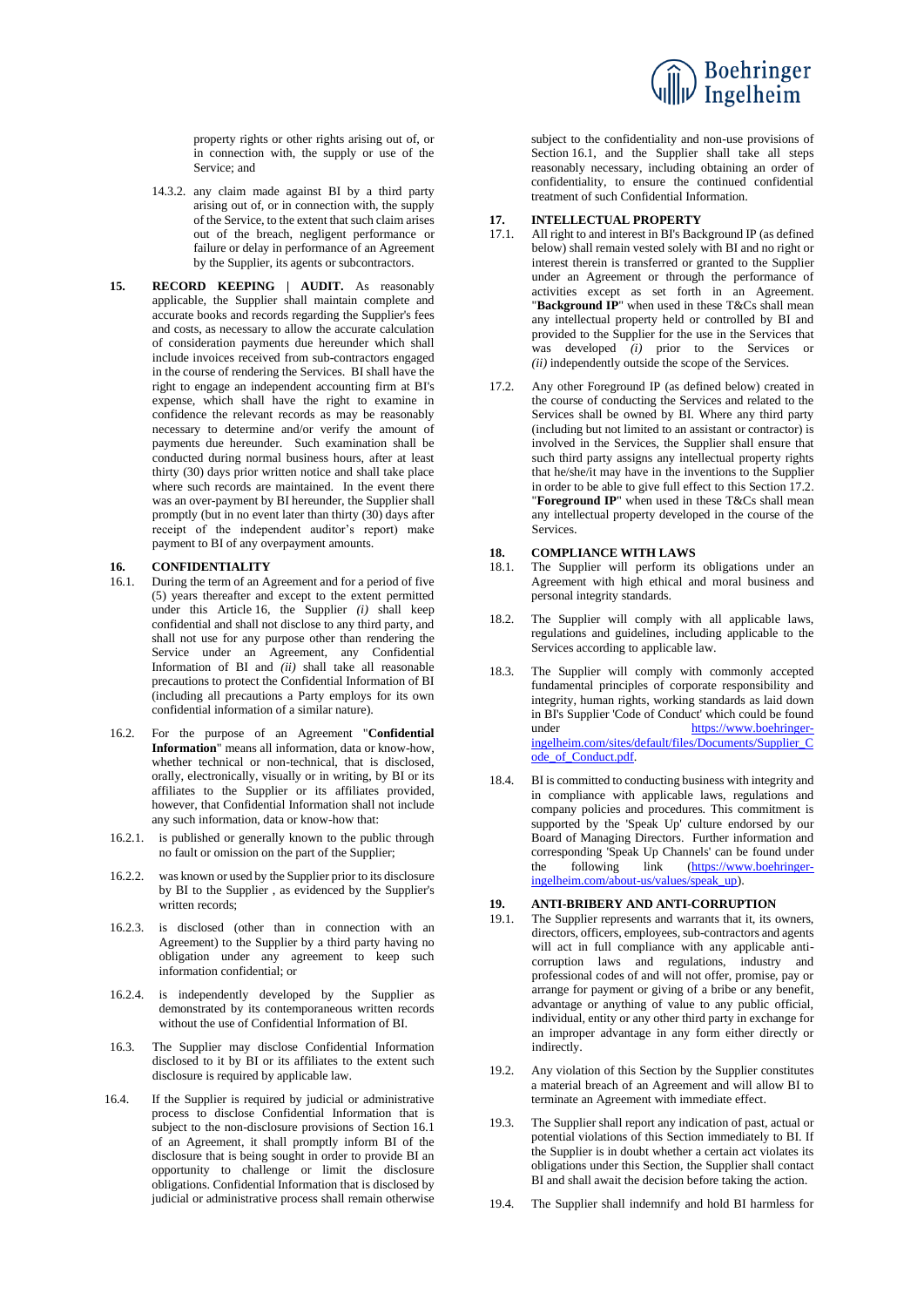

any loss or damage resulting of a breach by the Supplier, its directors, officers, employees, sub-contractors and agents of this Section by the Supplier or of any applicable laws and regulations.

#### **20. DATA PRIVACY**

- 20.1. The Parties will use personal data in accordance with applicable data protection laws.
- 20.2. The Parties represent and warrant that in the event that either Party provides personal data to the other Party, including, without limitation, any individually identifiable health information, the Party providing the personal data represents and warrants that it has obtained all necessary consents, approvals and authorizations to provide the personal data to the receiving Party, and it is not violating any laws, rules or regulations, or the rights of any individual or entity, by providing such personal data. Upon request by the receiving Party, the providing Party shall provide documentation of any applicable consents, approvals and authorizations.
- 20.3. No personal data, other than the personal data necessary for the Supplier to carry out the Service here-under, shall be provided by the Supplier to BI under an Agreement.

#### **21. DATA INTEGRITY**

Any documentation or data relevant to activities performed, must be attributable, original, accurate, legible, complete, controlled, retrievable, and safe from intentional or unintentional manipulation, loss or unauthorized access. This applies to all documents or data under an Agreement, including without limitation those activities or services performed under current GCP, GMP, GDP and other applicable good practice standards. These items are required throughout the retention period of such data / documentation, and the Supplier warrants that it will maintain such protection throughout this period.

# 22. **TERMINATION**<br>22.1 **BI** may terminate

- BI may terminate an Agreement at any time on giving thirty (30) days written notice to the Supplier.
- <span id="page-4-0"></span>22.2. If the Supplier ceases to conduct business in the normal course, becomes insolvent, makes a general assignment for the benefit of its creditors, suffers or permits the appointment of a receiver for its business or assets or becomes subject to any proceedings in insolvency or for the protection of the rights of its creditors BI may terminate an Agreement with immediate effect and shall be entitled to the immediate return of any monies advanced as partial payment. Such monies shall be returned to BI unencumbered and without any charge or other lien attaching to it.
- 22.3. Should the Supplier cease to conduct business in the normal course and/or in any of the circumstances as set out in Section [22.2](#page-4-0) the ownership and copyright and any other proprietary rights including but not limited to of any computer program(s) and the relevant source code and any other ancillary code pertinent to the usual use of the program(s) and any other propriety right associated with the program(s) in which BI has an interest arising out of an Agreement shall vest absolutely in BI forthwith. The Supplier undertakes to execute all necessary documents to give effect to the intention of this sub-clause.

#### **23. CONSEQUENCES OF TERMINATION**

- 23.1. Termination of an Agreement does not affect the accrued rights and liabilities of the Parties or the enforceability of clauses of an Agreement that remain in force after its termination by their nature.
- 23.2. Any licences that the Supplier has under an Agreement to use any intellectual property rights belonging to BI or any of its group companies will immediately end when an Agreement is terminated and this shall include the Supplier's right to supply any products that use or are marked with that intellectual property.
- 23.3. Following the termination of an Agreement the Supplier must immediately return to BI or destroy at BIs request:
	- 23.3.1. all the property in its possession or under its control that belongs to BI and its group companies; and;
	- 23.3.2. all copies of any materials and records of any kind that are in its possession or under its control (and in any medium) that contain any part of BI's confidential information except that the Supplier may retain a copy of any confidential information that it reasonably requires for its accounting purposes or to comply with any applicable laws.
- 23.4. On termination of an Agreement for any reason BI shall owe to the Supplier no further obligation other than to pay for such Service as have been properly completed or provided in accordance herewith. Partial payment for incomplete Service shall be at the absolute discretion of BI.

## **24. GOVERNING LAW**

- 24.1. An Agreement shall be exclusively governed by the laws of Germany.
- 24.2. Any dispute, controversy or claim arising out of or relating to an Agreement, or the breach hereof ("Dispute") shall be referred to the respective contact person of the Parties. Each contact person shall involve its adequate management level for good faith discussions and resolutions. In case Parties fail to mutually solve the Dispute such Dispute shall be finally settled under the Rules of Arbitration ("Rules") of the International Chamber of Commerce ("ICC") in effect as of the date of the submission of a dispute to the ICC by one (1) arbitrator appointed in accordance with the said Rules. The place of arbitration shall be Frankfurt, Germany. All proceedings and communications shall be in English.

## **25. PUBLICITY**

The Supplier agrees not to use or reference in any advertising, press release, interview, presentation to prospective clients, article, promotional material, or other communication, BI's company or representative name, endorsement, direct or indirect quote, code, drawing, logo, trademark, specification, picture, or deliverables arising out of the Service without the prior written consent of BI, which consent may be withheld at its absolute discretion.

## **26. MISCELLANEOUS**

- 26.1. BI may perform its obligations hereunder personally or through one or more affiliates, however, it shall in all cases be responsible for the performance of its affiliates.
- 26.2. The Supplier shall not subcontract any of its obligations under an Agreement to an affiliate or to third parties if not expressly agreed in writing by BI. Upon subcontracting of a third party agreed to by BI, Supplier shall in relation to BI be responsible for the acts and omissions of any subcontractors used to fulfill Supplier's obligations hereunder, as if such acts and omissions were its own
- <span id="page-4-1"></span>26.3. An Agreement may not be assigned or otherwise transferred, nor may any right or obligation under an Agreement be assigned or transferred, by either Party without the consent of the other Party; provided, that BI may, without such consent, assign an Agreement and its rights and obligations hereunder to *(i)* an affiliate or *(ii)* a successor in interest (whether by merger, acquisition, asset purchase or otherwise) to all or a substantial portion of the business to which an Agreement relates. If applicable law should require the Supplier's consent to such a transfer, such consent shall be deemed given. Any attempted assignment not in accordance with this Section [26.3](#page-4-1) shall be void. Any permitted assignee shall assume all assigned obligations of its assignor under an